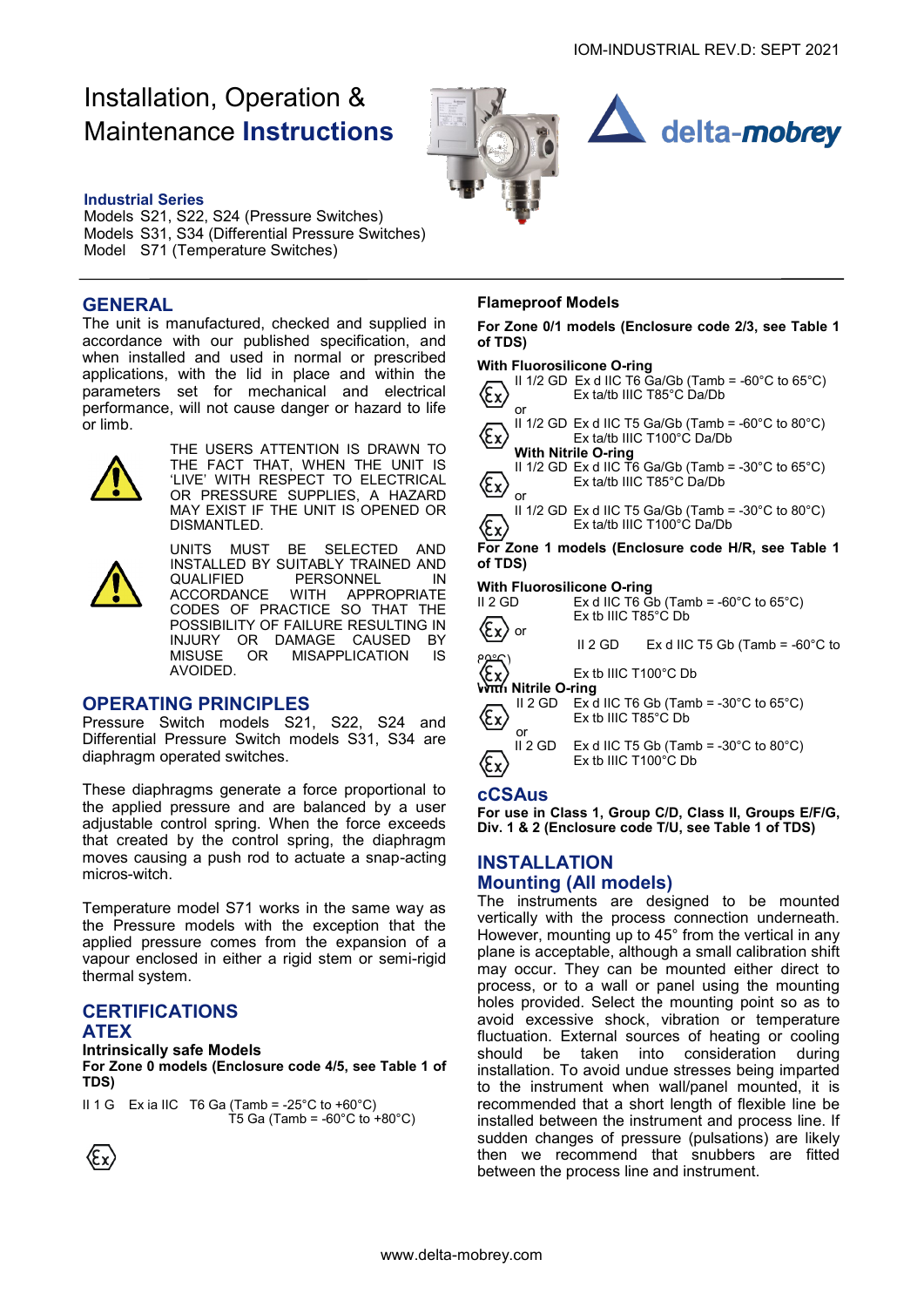

ALWAYS HOLD A WRENCH ON THE PRESSURE ENTRY HEX WHEN MAKING PRESSURE CONNECTION TO THE SWITCH. DO NO TIGHTEN BY TURNING THE ENCLOSURE.



CHECK THE CONNECTION THREAD SIZE AND SPECIFICATION ON THE UNIT TO<br>AVOID MIS-MATCHING WITH THE AVOID MIS-MATCHING PROCESS CONNECTION ADAPTOR. SEE DIGIT 11 OF PRODUCT CODE.

#### **Mounting (S71 - Rigid Stem)**

Assemble the unit via a thermowell, using the spanner facility provided and ensuring that:

- a) the sensing bulb is fully immersed in the process temperature
- b) the sensing bulb does not bottom out in the thermowell which could cause damage

#### **Mounting (S71 - Capillary system)**

Mount the sensing bulb so that the capillary end is above the bulb and the bulb is level with, or no more than 250mm below the base of the instrument. The stem is fitted with a sliding compression gland to accommodate different thermowells.

### **Installation of electrical adaptors and cable glands to the electrical entry**

Either one or two electrical entries can be provided. The standard entry is a single ISO M20 x 1.5 thread. Other non-ISO and tapered threads will have their size and type stamped on the enclosure next to the entry.



TAKE CARE TO SELECT AND INSTALL ADAPTORS THAT DO NOT REDUCE THE<br>FNCLOSURF'S DEGREE OF **ENCLOSURE'S** PROTECTION WHEN IN USE IN ZONE 1 HAZARDOUS AREAS.

UNUSED ENTRIES MUST BE FITTED WITH SUITABLY CERTIFIED FLAMEPROOF STOPPING PLUGS.



ATEX

IT IS A SAFETY REQUIREMENT THAT AT LEAST 5 FULL THREADS ARE ENGAGED<br>BETWEEN THE ADAPTER. CABLE BETWEEN THE ADAPTER, GLAND OR STOPPING PLUG, AND THE ELECTRICAL ENTRY WHEN THE UNIT IS IN OPERATION. NEVER OPERATE THE UNIT UNLESS THIS CONDITION IS MET.

### **Alternative electrical entry threads**

One or two electrical entries can be supplied with the following optional thread types:

- ISO to BS 3643 (1981) medium fit 6H up to M25 x 1.5
- DIN 40430 (1971) up to Pg21.
- USAS B2.1 (1968) gauging to clauses 36 & 37 up to 3/4" NPT.
- BS conduit to BS31 (1940) table 'A' up to 1"

• BSP to BS21(1985) standard threads only as clause 5.4 gauging to clause 5.2 system 'A' up to Rp3/4 (medium fit or better).

#### **Wiring**



DISCONNECT ALL SUPPLY CIRCUITS BEFORE WIRING



WIRE IN ACCORDANCE WITH LOCAL AND NATIONAL CODES. USE CABLES NO LARGER THAN 2.5 MM 2 (14 AWG)

DO NOT EXCEED ELECTRICAL RATINGS STATED IN LITERATURE AND ON NAMEPLATES.

The three switch terminals are clearly marked "NORMALLY CLOSED", "NORMALLY OPEN" and "COMMON". The following diagram can be used as a guide for wiring.



**FIG. 1A**



Fig.1A shows

**FIG. 1B**

the state of electrical contacts at atmospheric pressure. **Note**: products with ranges below atmospheric pressure have the wiring reversed between the terminal block and the microswitch(es) to achieve this state (Fig 1B).

**Note:** Position of electrical contacts might vary depending on instrument model, please refer to product internal marking.

Insert bare wires fully into the terminal block and tighten securely. Keep wiring tails to a minimum and check that wires do not interfere with the operating mechanism. Use the earthing / grounding points provided.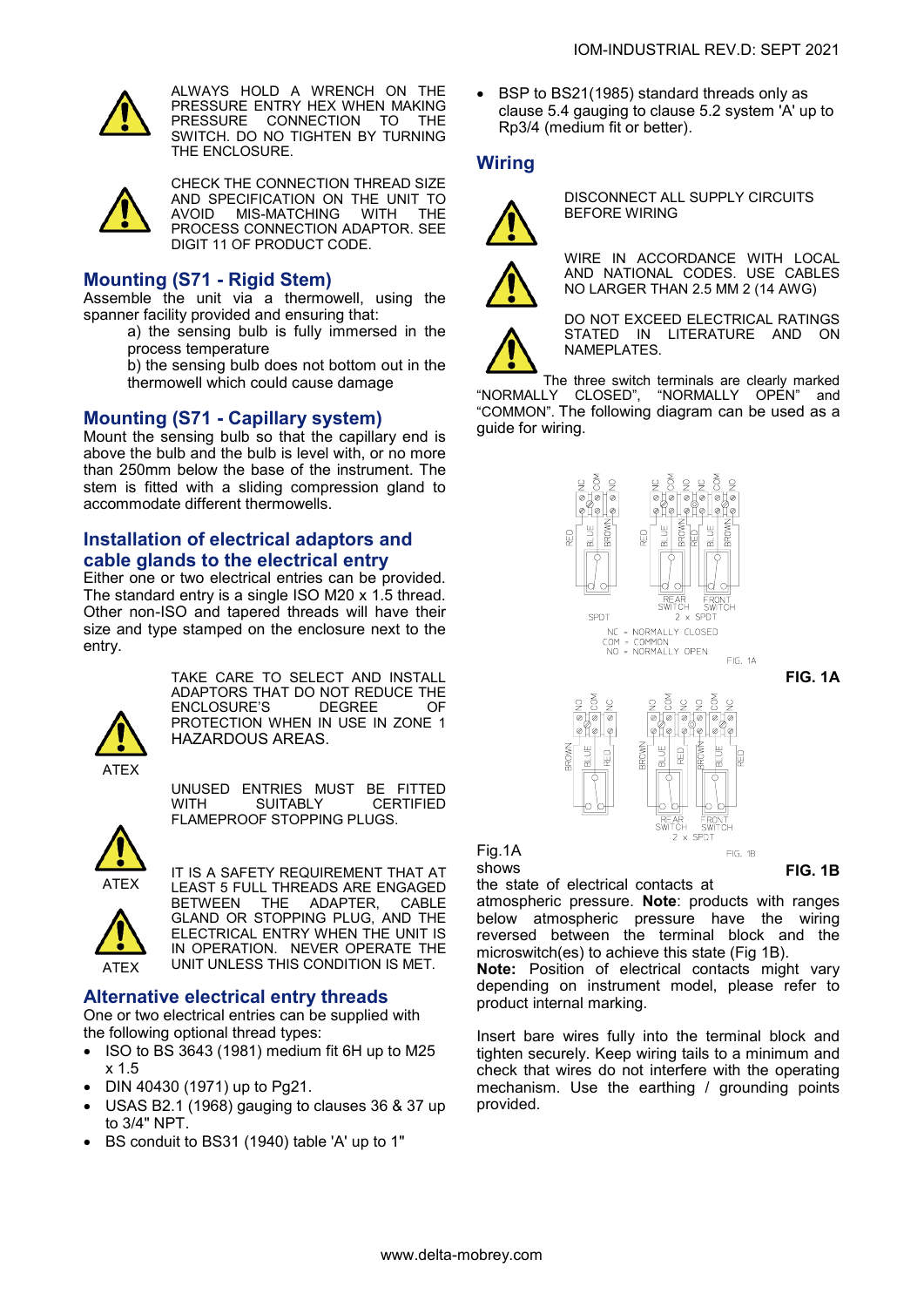## **End of line resistors**

Some products may be supplied to order fitted with end of line resistors. Resistors in use may generate a heat source. The type, quantity, configuration, fitment method and allowable electrical loads are limited by the scope of the certification.



NEVER FIT END OF LINE RESISTORS OR MODIFY WITHOUT REFERENCE TO DELTA MOBREY

## **Replacing cover / lid on Flameproof enclosures**

BEFORE CLOSING THE LID:

- ENSURE WIRE IS CLEAR OF ALL MOVING PARTS.
- ENSURE THAT WIRES DO NOT TOUCH THE LID AS IT IS CLOSED.

Thread, seal and contact surfaces may be lightly lubricated using a non-setting non-corrosive grease compatible with the lid seal.



DO NOT USE COPPER BEARING GREASE ON ALUMINIUM.

Befo<sup>TEX</sup>connecting to electrical power, screw on cover/lid hand tight making sure that mating surfaces of the lid and enclosure are in contact. Use the locking screw provided to prevent casual and unauthorised removal of the cover/lid.



IT IS A SAFETY REQUIREMENT THAT AT LEAST 5 FULL THREADS ARE ENGAGED BETWEEN THE COVER / LID AND THE ENCLOSURE WHEN THE UNIT IS IN OPERATION. NEVER OPERATE THE UNIT UNLESS THIS CONDITION IS MET.

## **OPERATION**



THIS UNIT CONTAINS POTENTIALLY<br>SPARKING CONTACTS. DO NOT SPARKING CONTACTS. REMOVE THE COVER / LID WHILE ELECTRICAL POWER IS CONNECTED TO THE SWITCH AND / OR WHEN A FLAMMABLE GAS ATMOSPHERE IS PRESENT.

#### **Adjustments**

Pressure and Temperature Switches are supplied calibrated at the midpoint of their range and to a falling pressure or temperature unless otherwise specified.

#### **Set point adjustments (All Models)**: **(See fig. 2A and 2B)**

- 1. Isolate the instrument from process and power.
- 2. Remove the lid to allow access
- 3. Slacken the set point lock screw.
- 4. Using a suitable spanner, rotate the range adjuster clockwise to increase the set point and counter-clockwise to decrease the set point.
- 5. Tighten the set point lock screw.





#### ENCLOSURES W & A



**FIG. 2B**

## **Switching differential adjustment (Model S22 only):**

- **1.** Isolate the instrument from process and power.
- **2.** Remove the lid to allow access
- **3.** Rotate the knurled plastic wheel on the microswitch to adjust the switching differential. Rotate clockwise to increase differential and counter-clockwise to reduce differential. **Note:** Rotating the knurled plastic wheel will alter the operating value on rising pressure only.

**Note:** For accurate setting of Pressure and Differential Pressure models, a suitable pressure gauge must be used in conjunction with the above procedure. Do not attempt to set the switch outside the scale limits. For Temperature models a suitable calibrated temperature source should be used.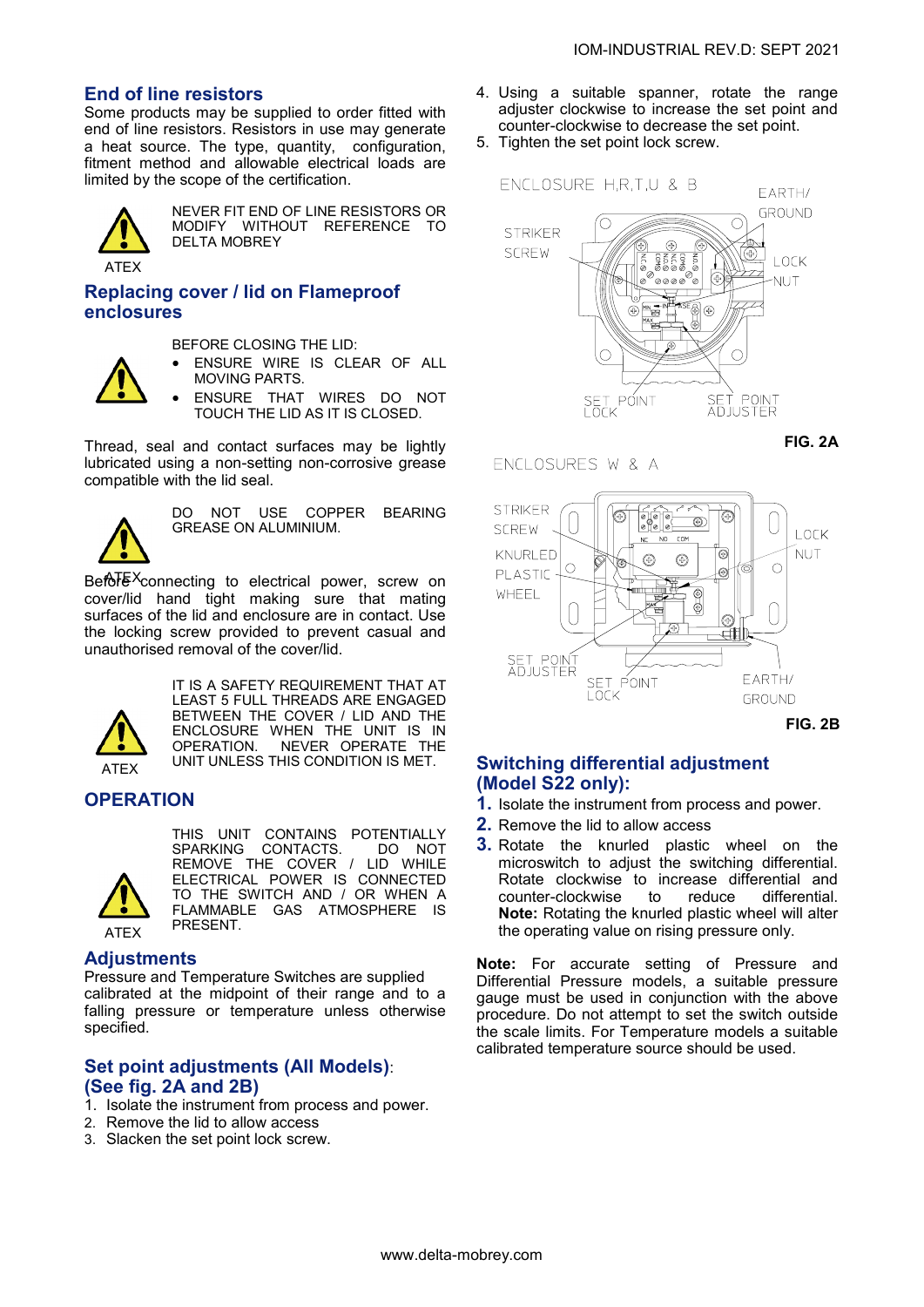

IF ADJUSTING THE SET-POINT, IT IS IMPORTANT TO USE A CALIBRATED PRESSURE SOURCE RATHER THAN THE REFERENCE SCALE PLATE TO ENSURE ACCURATE SETTING OF THE<br>SWITCH. WHERE NECESSARY A SWITCH. WHERE NECESSARY A<br>NOTIFIED BODY SHOULD BE NOTIFIED BODY SHOULD BE<br>EMPLOYED TO CARRY OUT OR TO CARRY OUT WITNESS THE SETTING OF CAT IV PED PRODUCTS.

Though the unit may be set anywhere within its range, for optimum performance, it is good practice to have a set point value between 25% and 75% of span.

The striker screw and lock nut are factory set and should not be adjusted. Should these parts be accidentally loosened, please contact Delta for assistance.

## **MAINTENANCE**

Inspections should be carried out at quarterly to yearly intervals depending upon operating conditions. Isolate the unit from process and power and remove the lid. Check all terminals for tightness. Check that cable tails are not fouled or chafed. Check for internal condensation. Check that the gasket is seated properly in the lid recess and is not worn. Keep the enclosure and lid clear of dust build up. It is recommended that instruments used to provide an alarm are operated periodically to ensure they are functioning correctly. If further maintenance is required seek advice from DELTA MOBREY before attempting repair or replacement of parts.

### **SPECIAL CONDITIONS FOR SAFE USE**

Applicable to all flameproof models of Industrial series (Pressure switch series S20).

1. The flamepath between the pushrod and the bush assembly has a maximum diametrical clearance of 0.12 mm, which is less than that permitted by Table 2 of standard EN 60079-1. The user shall ensure this diametrical clearance is not exceeded in service.

Additional special condition for safe use that applies to model 2S24 and 3S24 only, when used in the boundary between an area requiring EPL Ga and an area requiring EPL Gb.

2. The partition wall (the process diaphragm) is less than 1 mm thick and shall not be subjected to environmental conditions that adversely affect the partition wall.

3. The unit shall be tested in such a way that the operational parameters (for example, pressure or temperature limits) stated on it by the manufacturer are verified.

NOTE: Under normal operating conditions where the process is not continually cycling above and below the set point, the wear will be minimal. To examine for wear remove the pressure sensor from the bottom of the enclosure and examine the rod and bush assembly for obvious wear. Do not attempt to remove the assembly and if in doubt seek assistance from Delta Mobrey.

## **DIMENSIONS**

### **Models S21, S22, S24 (Pressure Switches)**



\*ADD 12mm (0.47) FOR TYPE S21/2 RANGES CC, CD, CE ONLY SPACERS SUPPLIED LOO

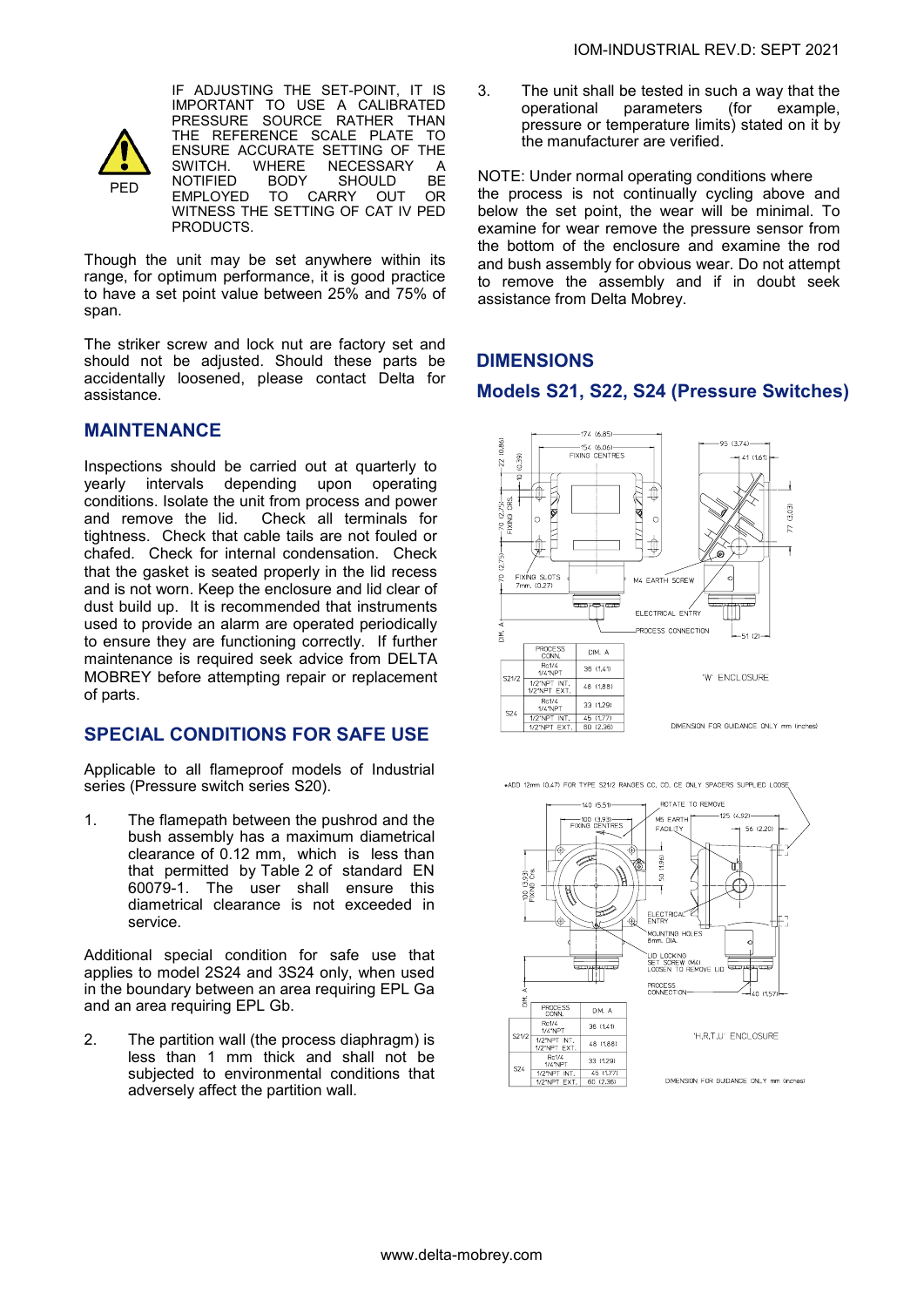

## **Models S31, S34 (Differential Pressure Switches)**



 $41(1,61)$ 

DC, DD, EA 95 (3.74)



DIMENSIONS FOR GUIDANCE ONLY, mm (inch-





₩

DIM D

 $\overline{a}$ 

DIM. C

 $DM. D$ 

 $121(4.76)$ 

96 (3.77)



140 (5.51)  $-$  100 (3.93)  $-$ <br>FIXING CENTRES ROTATE TO REMOVE DIM. A  $-DIM. B$ M5 FARTH FACILITY  $(1.96)$  =  $(100)(\frac{13.93}{2})$  =  $196$ க் ္က ELECTRICAL<br>ENTRY MOUNTING HOLES  $50$ LID LOCKING<br>SET SCREW (M4)<br>LOOSEN TO REMOVE LID SPACERS STRUCTION<br>
WHEN APPLICABLE) MODEL S31/S34 RANGE | DIM. A | DIM. B BD, CB, CE 149 (5.86) 80 (3.14) 'H,R,T,U' ENCLOSURE DC, DD, EA 136 (5.35) 67 (2.63) DIMENSIONS FOR GUIDANCE ONLY, mm (inches)

www.delta-mobrey.com